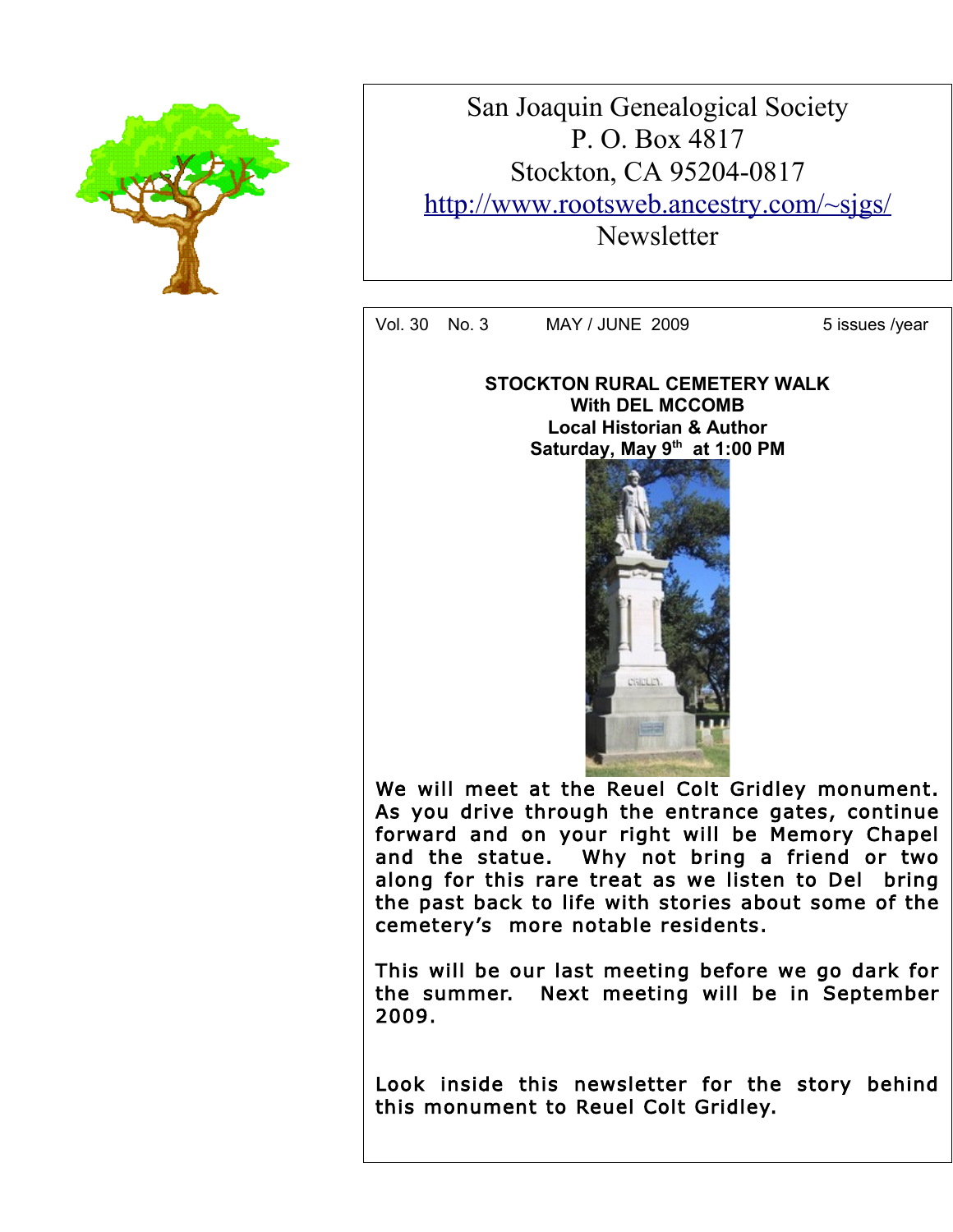## **DIRECTIONS TO RURAL CEMETERY:**

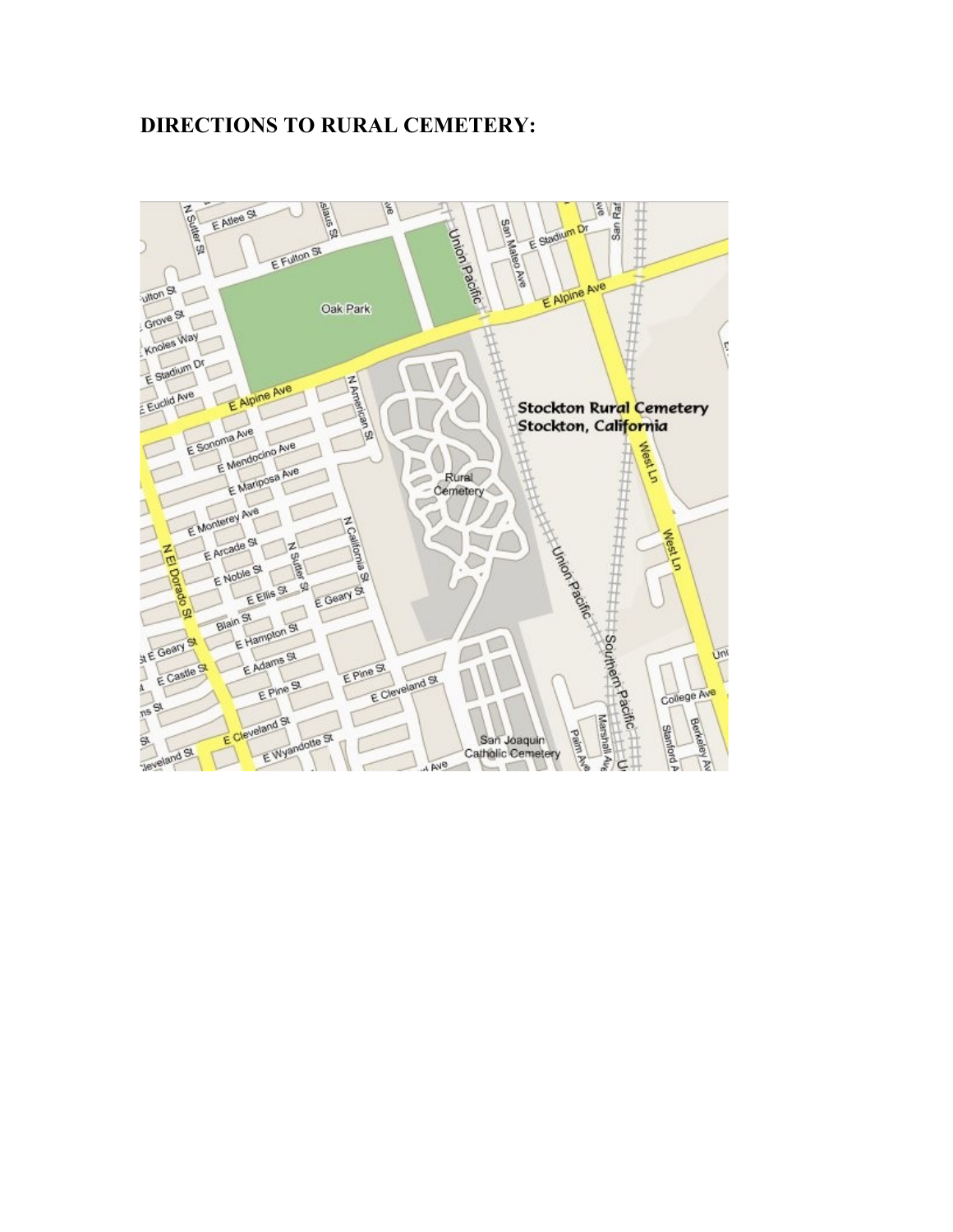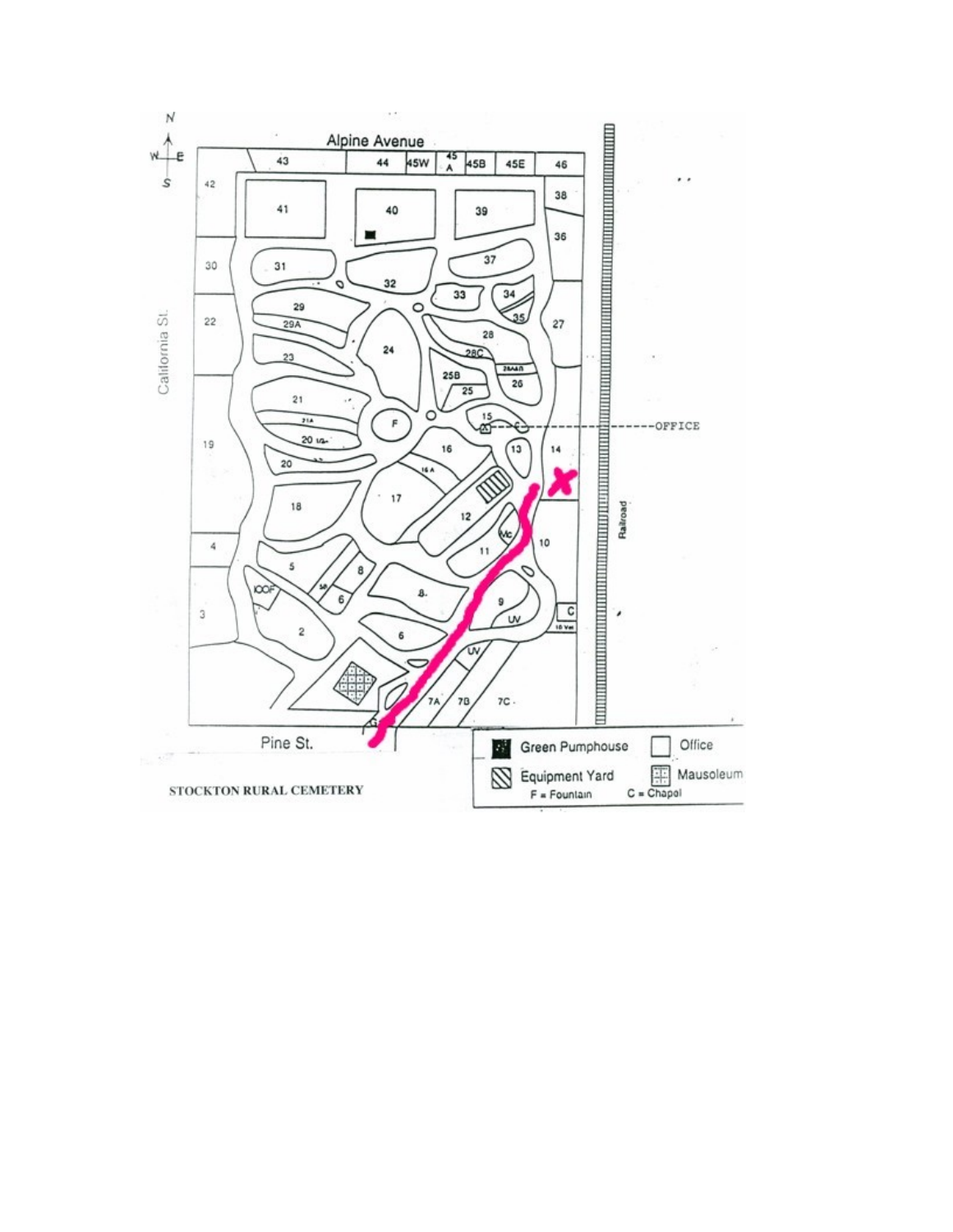

# PONDERINGS FROM OUR PRESIDENT

Spring has finally arrived! The flowers and trees are in full bloom and so are the allergies. This past week has been a devil one and the winds won't stop.

We have a great outing coming up on Saturday, May 9 when we meet with Delmar McComb, retired UOP History Professor and author of a book on the Stockton Rural Cemetery. He will take us on another historical walk through the cemetery with stories about "The People Who Made the Community". We will meet at 1:00 pm behind the Gridley statue, on the right just behind the Military section as you enter. Invite any of your friends who may be interested in Stockton's colorful history to join us.

The City of Stockton has cut the staff at the Central Library because of the budget crises, so our members have stepped up to staff the Genealogy Section on Tuesdays from 10:00 am to 2:00 pm. If you feel you can give a helping hand, it would be appreciated. Call Virginia Kranz at 477-0634. The more help we get, the less burden on all. Our books will get tender loving care and researchers will be able to get some direction.

Our September meeting will be a workshop at the library. Time and date will be announced later as it will have to coincide with library hours and calendar. Do your homework and come prepared with your research and brick walls.

Marilyn Rauzi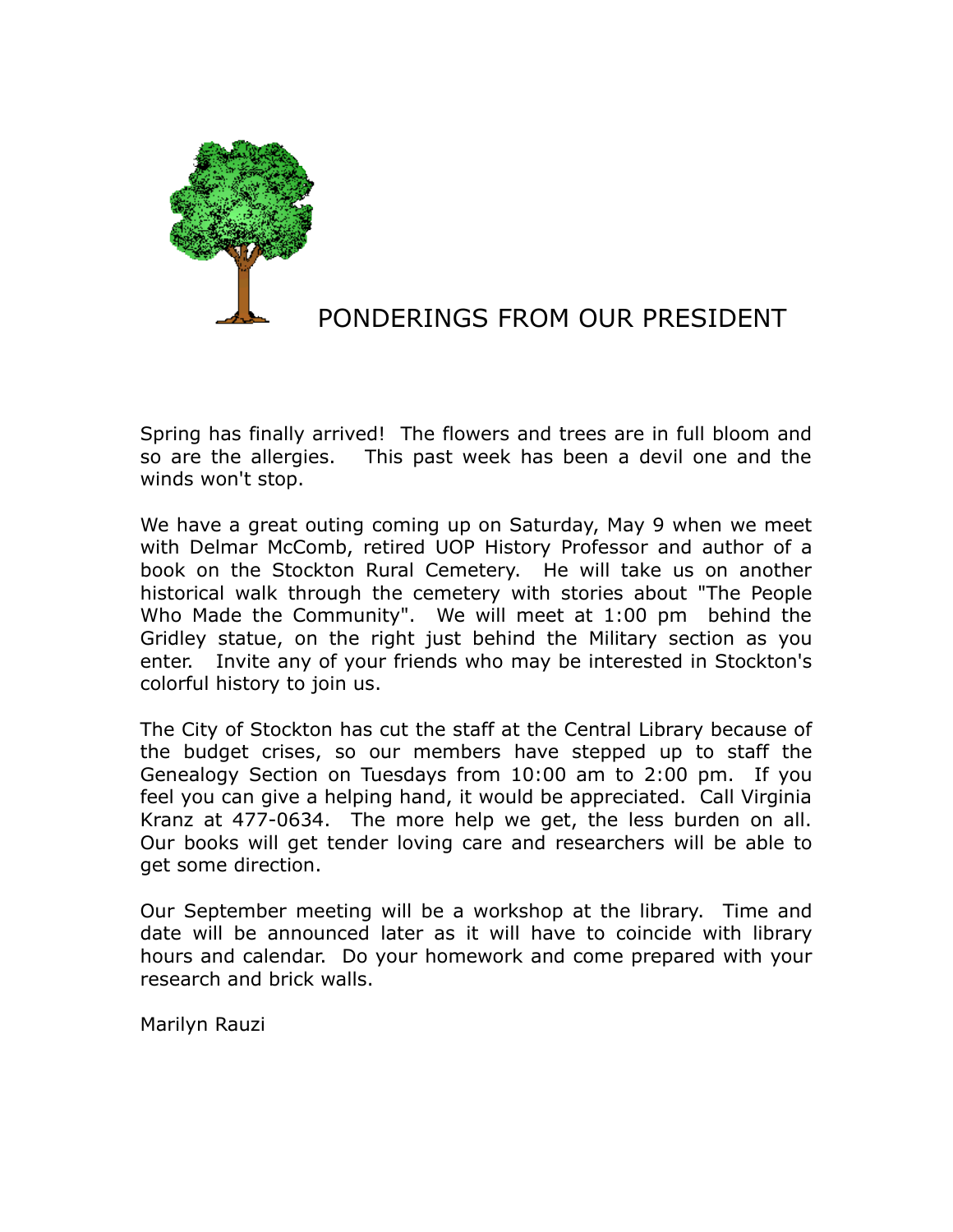# **REUEL COLT GRIDLEY and the SACK of FLOUR**

One of my favorite historical stories is about the monument we will be meeting at for the cemetery walk this Saturday, May  $9<sup>th</sup>$  It is about how a sack of flour made history in 1864. Reuel Colt Gridley only lived in Stockton for two years, but his claim to fame and reputation followed him here. When he died, a group of citizens raised money to erect a monument to place on his grave. If you haven't heard of Reuel Colt Gridley then you are in for a good story.

It begins in Austin, a small town in the middle of Lander County, Nevada where Reuel is a prosperous owner of a general store. Gridley ( a Democrat and Southern sympathizer) made a wager with Dr. H. S. Herrick ( a Republican and Union supporter) on the outcome of a local election. Reuel lost the bet and and made good on the wager. He was to carry a 50 pound sack of flour, decorated with Union flags, on his shoulder from Austin and proceed one and one half miles down to the valley floor to the town of Clinton. While he made his journey, a marching band followed him playing patriotic Union tunes. Dr. Herrick graciously carried his coat for him.



Just like the pied piper, a huge crowd started following him. Along the way they stopped for "refreshment" at pubs and saloons. By the time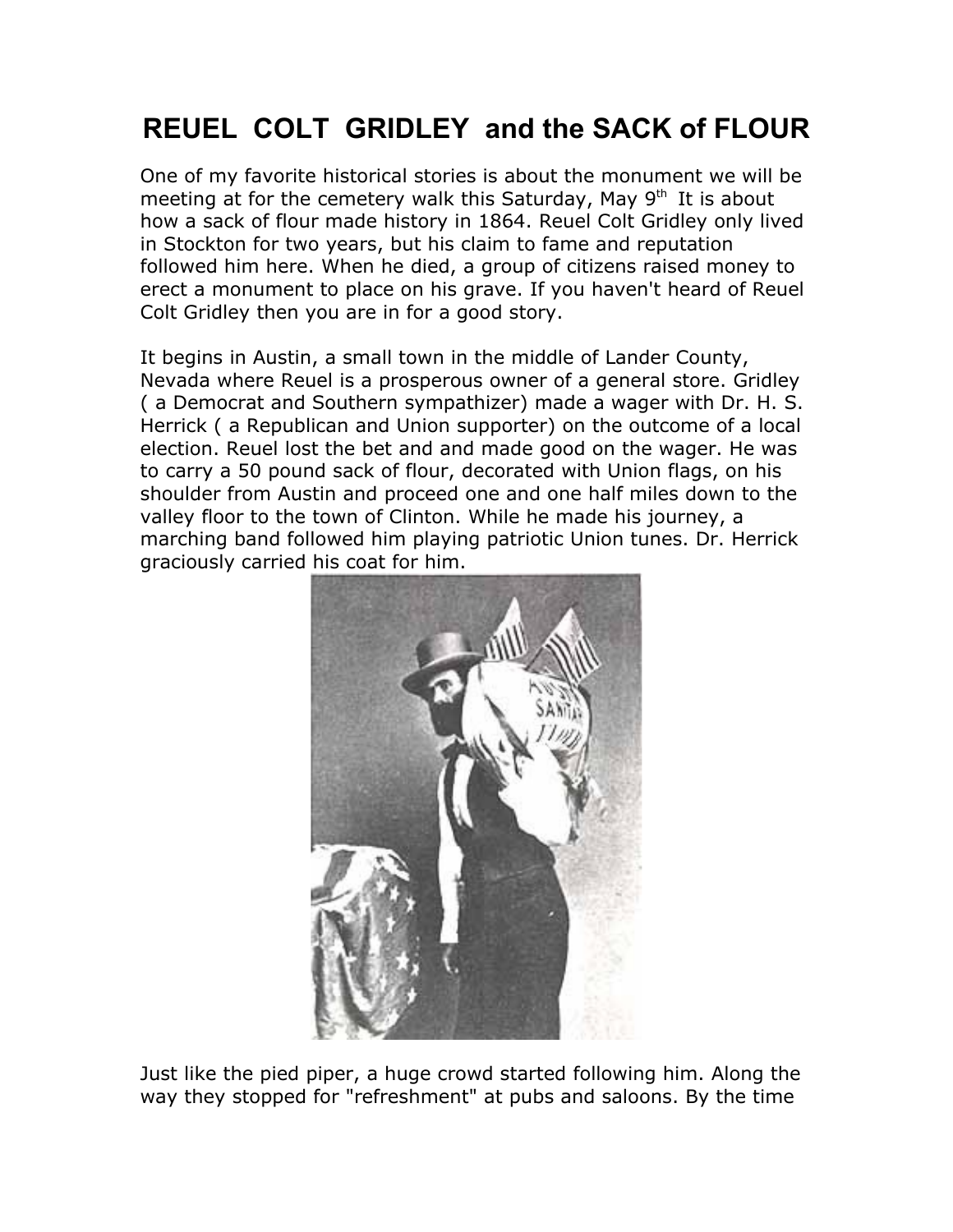this parade reached Clinton, everyone was in a patriotic frenzy singing and cheering at the top of their lungs. The last stop in Clinton was a place called the Bank Exchange Saloon. It was there that Gridley came up with an extraordinary idea - he auctioned off that sack of flour, with the money to be given to the U. S. Sanitary Commission, a precursor to the Red Cross active during the Civil War. He convinced the successful bidder (who paid \$350 ) to donate the sack of flour back to be auctioned again. By the end of the day, \$4,500 had been raised. Encouraged by this, Reuel took his show on the road through the Comstock and raised over \$20,000 from the miners. It was only natural that he continue on across the state line into California. By the time he reached San Francisco he had \$150,000 . His success made news all over the country.

A great little side note to this : Reuel hailed from Hannibal, Missouri and it is said that Mark Twain was a boyhood friend. In his book "Roughing It", Twain writes about Reuel and this story.

The Sanitary Commission asked Gridley to come east to New York City. Reuel toured all over the North until the end of the war. The approximate total of the funds he raised from auctioning off that same sack of flour over and over again? \$450,000 which is about \$6 million today.

The price Gridley paid for his patriotism was high. The year of traveling ruined his health. When he returned home to Austin, he found that the mine had played out and his general store had gone bankrupt. Two years later, Gridley, his wife and children were found living in Stockton in abject poverty. When newspaper editors in the area got wind of this they pooled their resources and came up with \$1400 to purchase a

| SAN JOAQUIN GENEALOGICAL SOCIETY<br><b>DUES FOR THE YEAR - JANUARY TO DECEMBER 2009</b><br>\$10 per member and \$15 per family |                       |                   |
|--------------------------------------------------------------------------------------------------------------------------------|-----------------------|-------------------|
| Circle one:<br>Renewal                                                                                                         | New Member Individual | Family            |
| Name                                                                                                                           | Phone $#$             |                   |
| Address                                                                                                                        | City & State          | $\overline{Z}$ ip |
| Email address                                                                                                                  |                       |                   |
| I am willing to help with the following: (check all that apply)                                                                |                       |                   |
| Phone committee to notify members of meetings, changes or other items                                                          |                       |                   |
| Research (do research for those who request our Societies services)                                                            |                       |                   |
| Projects (always need transcribers and typists)                                                                                |                       |                   |
| Program Committee (work on setting up programs and speakers for meetings)                                                      |                       |                   |
| Set up and clean up<br>Other                                                                                                   |                       |                   |

**Send dues to: Barry Wood, 1910 S. Church St., Lodi, CA 95240 Check payable to: San Joaquin Genealogical Society**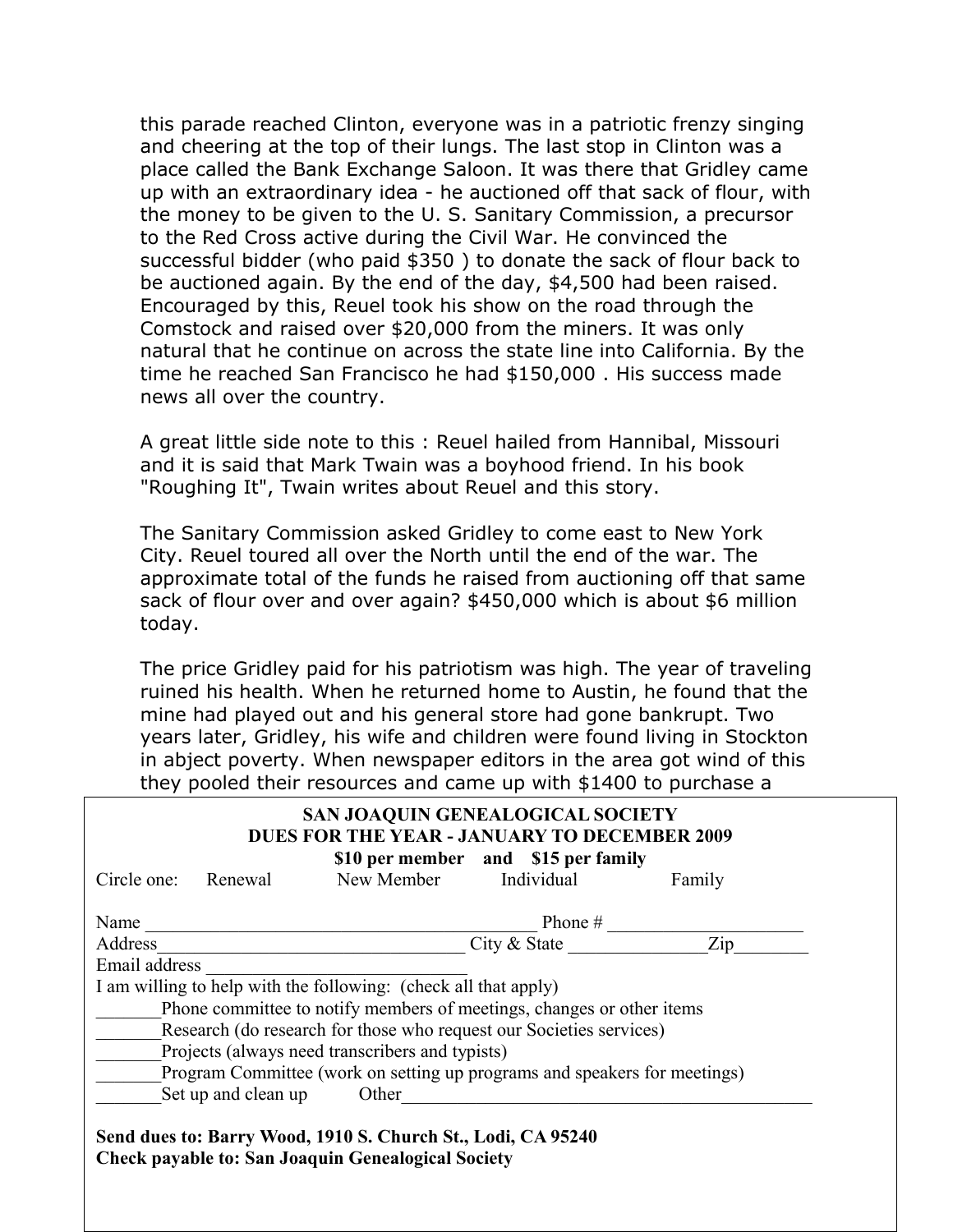

### **ONLINE CITY DIRECTORIES**

The most important use of a city directory is to place your ancestor in a specific place at a single point in time. City directories also listed the members of a city's civic and religious organizations, clubs, and associations as well as the names of

local public officials. With this information, the family historian can attempt to reconstruct the history of their ancestor and construct a time line.

The information from the city directory can lead you to many other sources. If a family lived at the same address for several years, they may have owned the property. You can use the address from city directories to search real-estate records for land records and other documents which can contain information about family relationships, death dates, addresses, occupations, financial details, and more.

City directories contain a wealth of information between their covers. They usually were updated once a year, and they list alphabetically, all the residents of a town, with their addresses and frequently, their occupations as well. They also have a separate crossreference by Street or Road, listing every occupied house, with all of the people that lived there, with their occupations and where they worked.

**INTERNET ARCHIVE [\(http://www.archive.org\)](http://www.archive.org/)** has a huge collection of city directories online and free for you to see or download. When you are at the main page of the website, at the top of the page you will find a search box. Enter "city directories" and it will present you with a list of about 300. Here a just a few:

#### **NORTH CAROLINA**

1887 & 1896 City Directories for Ashville 1883 & 1886 City Directories for Raleigh 1918 City Directory for Charlotte 1923 City Directory for Elizabeth City 1910 City Directory for Gastonia 1915 City Directory for Fayetteville 1911 City Directory for Hendersonville 1921 City Directory for Hickory 1917 City Directory for Lexington 1923 City Directory for Durham

#### **NEW YORK**

1912 City Directory for Brooklyn 1885 Ladies Guide & City Directory for New York City 1883 Utica City Directory 1839 Longworth's New York Register & City Directory

#### **MICHIGAN**

1915 City Directory for Saginaw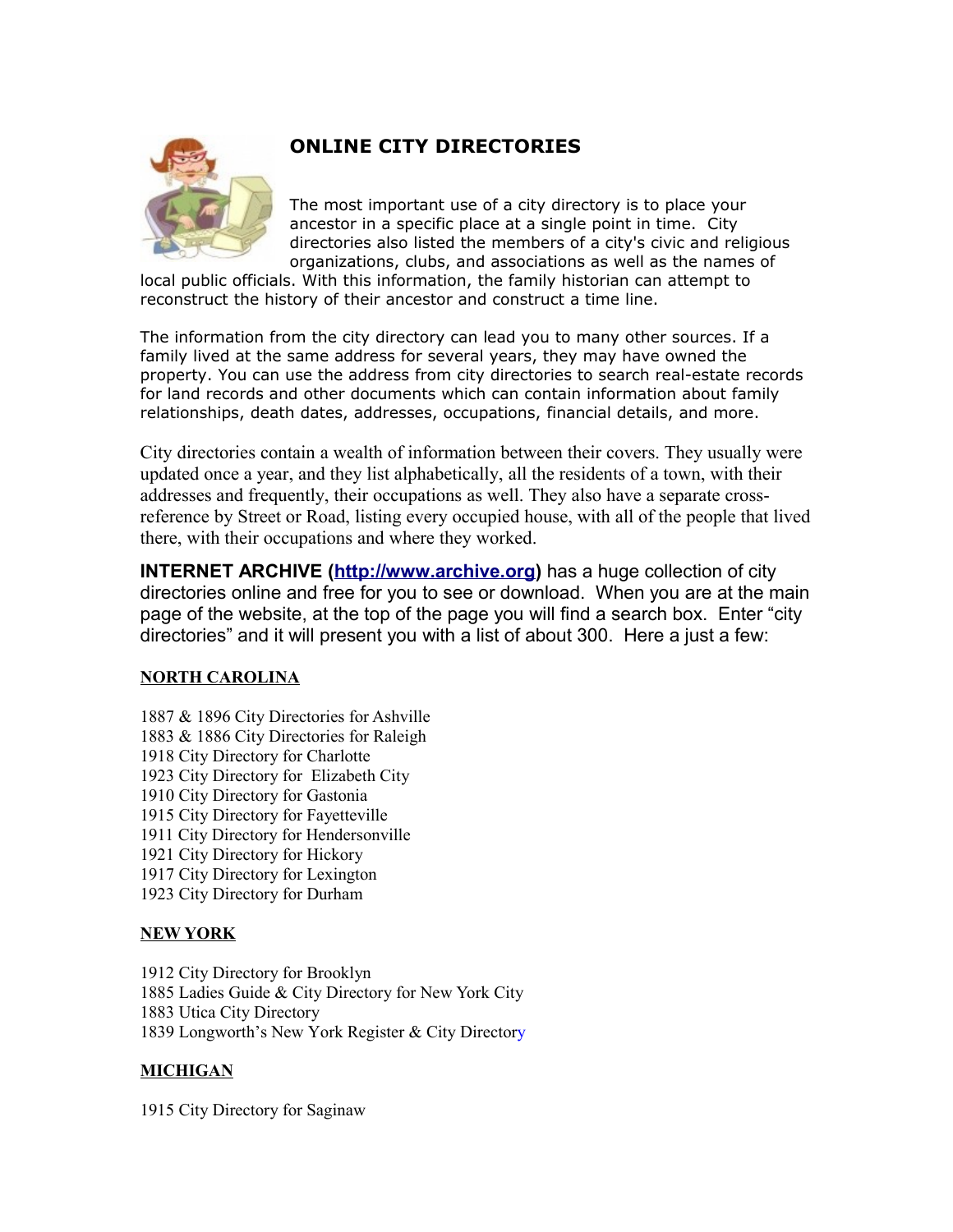#### **PENNSYLVANIA**

1826 City Directory for Pittsburgh 1887 City Directory for Harrisburg 1919 City Directory for Sharon 1968 City Directory for Greensburg

#### **INDIANA**

1855, 1862, 1877, 1889, 1894, 1899, 1906, 1919 City Directories for Indianapolis

1877, 1882 & 1902 City Directories for Fort Wayne

1897 City Directory for Logansport

#### **MASSACHUSETTS**

1916 City Directory for Boston

1832 & 1834 City Directories for Lowell

#### **GEORGIA**

1867 Stranger's Guide & City Directory for Atlanta

#### **CALIFORNIA**

- 1916 City Directory for Richmond
- 1915 City Directory for Los Angeles

1908, 1920 & 1921 City Directories for San Francisco

#### **NEW JERSEY**

1909 City Directory for New Brunswick

#### **KANSAS**

1916 City Directory for Neodesha

#### **TENNESSEE**

1865 City Directory for Nashville